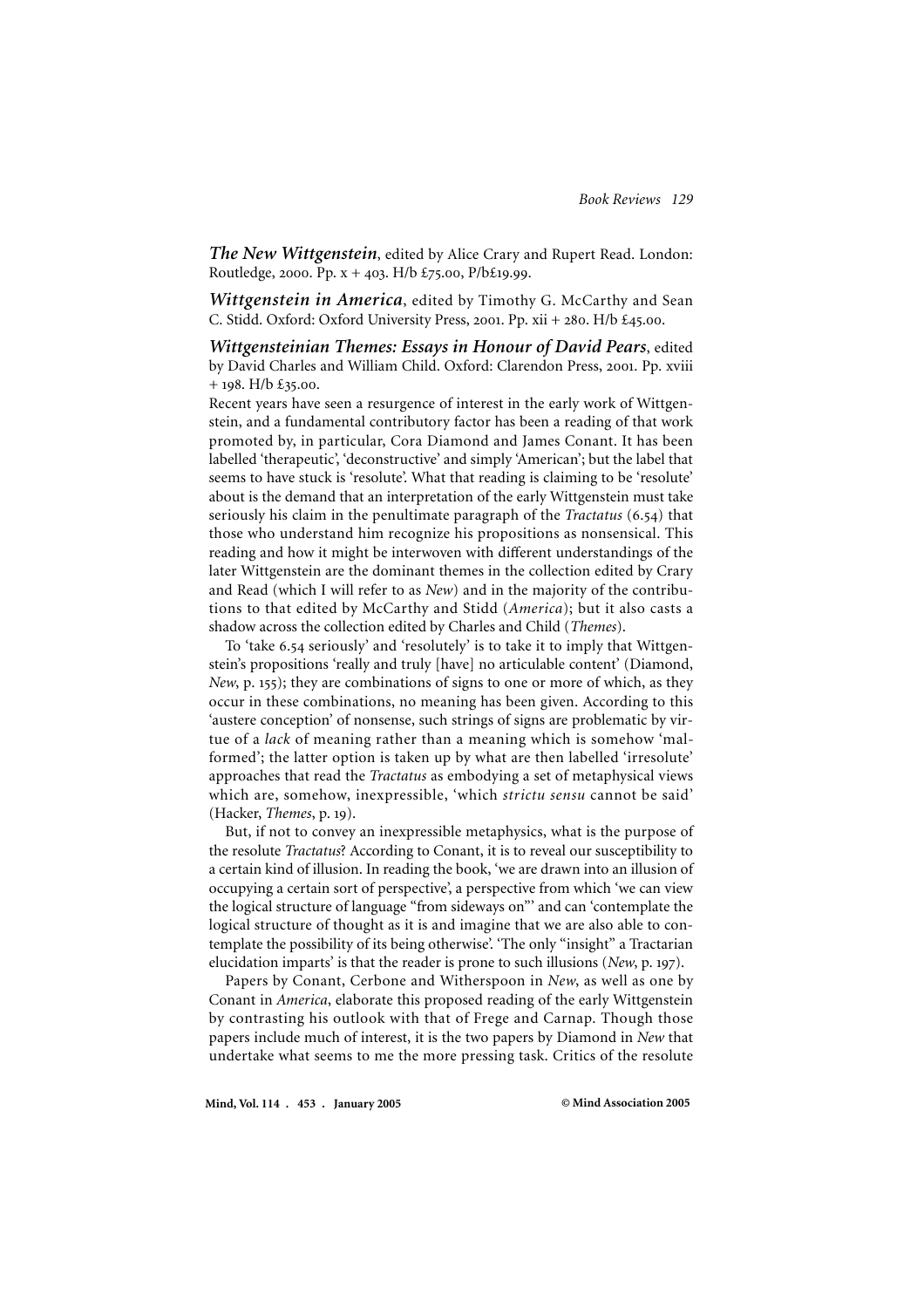reading often depict it as unsatisfactorily *thin*, as a highly abstract, 'strategic' account of how the book ought to work as opposed to a detailed reading of the text as we find it; Diamond's two papers attempt to meet that challenge by addressing remarks of Wittgenstein's which might seem least hospitable to a resolute reading, those on ethics and solipsism. The paper on the latter, for example, offers a sense in which an identification of the limits of the world about which I can have knowledge with the limits of the realm of my experience might be seen as a 'view' that 'self-destructs' (*New*, pp. 267 and 282), as a rung on a 'ladder' that is to be 'climbed up' and then 'thrown away'. (The paper by Winch in *America* offers further useful and resolution-friendly observations on another aspect of the *Tractatus* on subjectivity.)

But, predictably, the resolute proposal that Wittgenstein's propositions are as senseless as the pure gibberish of 'piggle wiggle tiggle' (Diamond, *New*, p. 151) strikes many as absurd, and *New* and *Themes* each includes an important piece by Peter Hacker leading the backlash. The case that Hacker makes is elaborate and any advocate of a resolute reading simply must confront the challenge that he poses. In the space available I will comment on only a few of Hacker's criticisms.

Hacker cites many passages in which the *Tractatus* seems to indicate truths that are to be shown rather than said. Nonetheless, this evidence is ambiguous; resolute readers respond that, in a work that is to be 'thrown away' having been seen to be made up of propositions that are nonsensical, 'the claims that its author makes' have to be viewed with circumspection: some (many?) of these claims are to be 'thrown away' (Conant, *New*, p. 215). Hacker, in turn, responds to this feature of his opponent's position by pointing also to remarks of Wittgenstein's which seem to articulate the views of the author of the *Tractatus* but which are made *outside* of the 'frame' that 6.54 provides; most of these come in the form of retrospective comments that Wittgenstein makes. (Ian Proops has followed this path too in his 'The New Wittgenstein: A Critique', *European Journal of Philosophy*, 9, 2001.) Again, however, no simple victory follows, because resolute readers argue, not implausibly, that many of these remarks are cases of Wittgenstein subsequently recognizing that he had particular philosophical commitments; thus the claim that the *Tractatus* was not designed to impart any metaphysical or other form of philosophical theoretical message could be harmonized with Wittgenstein's later remarks about having held metaphysical or other philosophical commitments when he wrote that book by claiming that these commitments were unwitting commitments of the early Wittgenstein that he later recognized as such (*New*, Introduction, p. 17; also cf. Conant and Diamond, 'On Reading the *Tractatus* Resolutely: Reply to Meredith Williams and Peter Sullivan', sect. 5, in M. Kölbel and B. Weiss (eds), *Wittgenstein's Lasting Significance*, London: Routledge, 2004).

I suspect that Hacker is also aware of this second resolute response but hopes to inflict on the resolute approach a death by a thousand cuts: 'So he didn't mean it when he said this, or this, or this, or this …?!' The resolute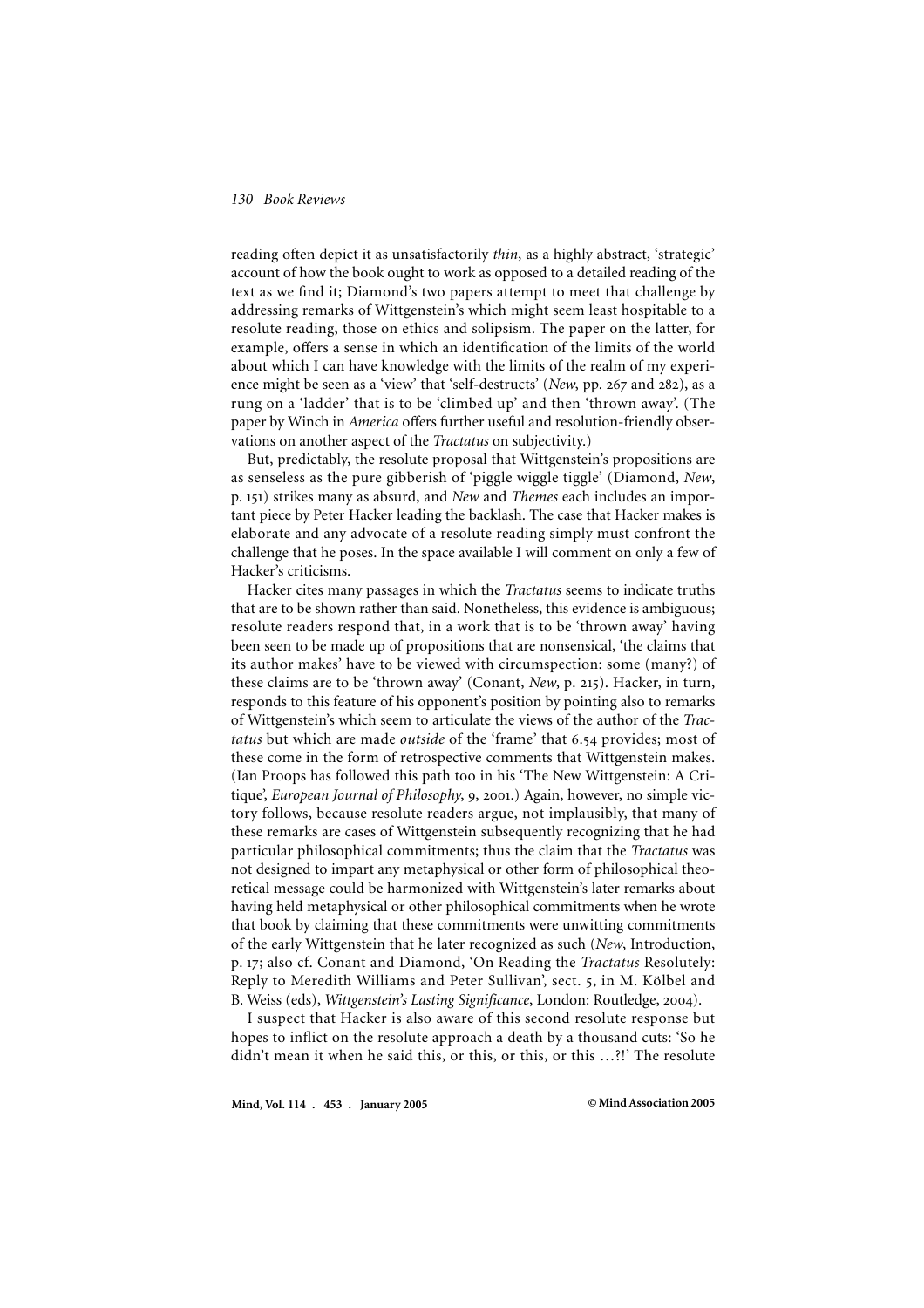responses indicated obviously only postpone a confrontation with the real challenge that Hacker poses, that of presenting a fully worked out resolute interpretation that provides plausible readings of the many passages that he cites. Hacker has not, I feel, shown that such an interpretation—with which I confess I have a lot of sympathy—is unsustainable; but he has set out clearly part of the obstacle course that resolute readers must negotiate.

In addition to citing putative 'external' counter-evidence, Hacker also challenges the internal consistency of a resolute reading. Crucial here, I believe, is the charge that 'we can hardly claim that a "ladder" consisting of mere gibberish can lead anywhere' (Hacker, *Themes*, pp. 15–16). An aspect of that question might be developed by asking, in particular, how strings of pure nonsense can constitute a chain of reasoning, how they can constitute a ladder that is climbed by thinking through arguments. To deny that that is crucial to what reading the *Tractatus* involves would seem to require that that book is a body of squiggles that merely *causes* the philosopher to stop saying what he says, something that acts on us, as Sullivan has formulated the point, 'like a blow on the head' ('Ineffability and Nonsense', *Proceedings of the Aristotelian Society*, Supp. Vol. 77, 2003, p. 196).

Conant claims that 'the elucidatory strategy of the *Tractatus* depends on the reader's provisionally taking himself to be participating in the traditional philosophical activity of establishing theses through a procedure of reasoned argument', though the reader must ultimately '"recognize" that he has only been going through the motions of "inferring" (apparent) conclusions from (apparent) "premises"' (*New*, pp. 196–7). The challenge for the resolute is to give a sense to the 'successful' going through of those motions (to be contrasted with that in which the reader nods his head as he moves his finger down the page, muttering 'Yes, I see', when in fact he has no idea what is going on) without going back on the belief that 'entailment is a relation between sentences only in so far as they are meaningful' (Witherspoon, *New*, p. 348) and the claim that the 'premisses' and 'conclusions' 'really and truly [have] no articulable content'.

While there are significant similarities between the approaches adopted by most (though not all) of its contributors, the editors of *America* make no claim for a substantial consensus of outlook between the contributions they have collected. The same is true of *Themes*, despite the fact that all of the contributors to that collection take their initial bearings from the work of David Pears. The editors of *New*, however, see in the work that they have gathered together the emergence of a 'New Wittgenstein', a larger event of which the emergence of a resolute early Wittgenstein is presented as merely a part. 'Extensionally', as it were, we can identify 'the New Wittgensteinians' as (roughly) resolute readers of the *Tractatus* and readers of the later Wittgenstein who derive inspiration principally from Stanley Cavell and John McDowell. But I have my doubts about the 'intensional' specification of the 'New Wittgenstein'. In her introduction to this volume, Crary proposes that the New Wittgenstein's 'primary phil-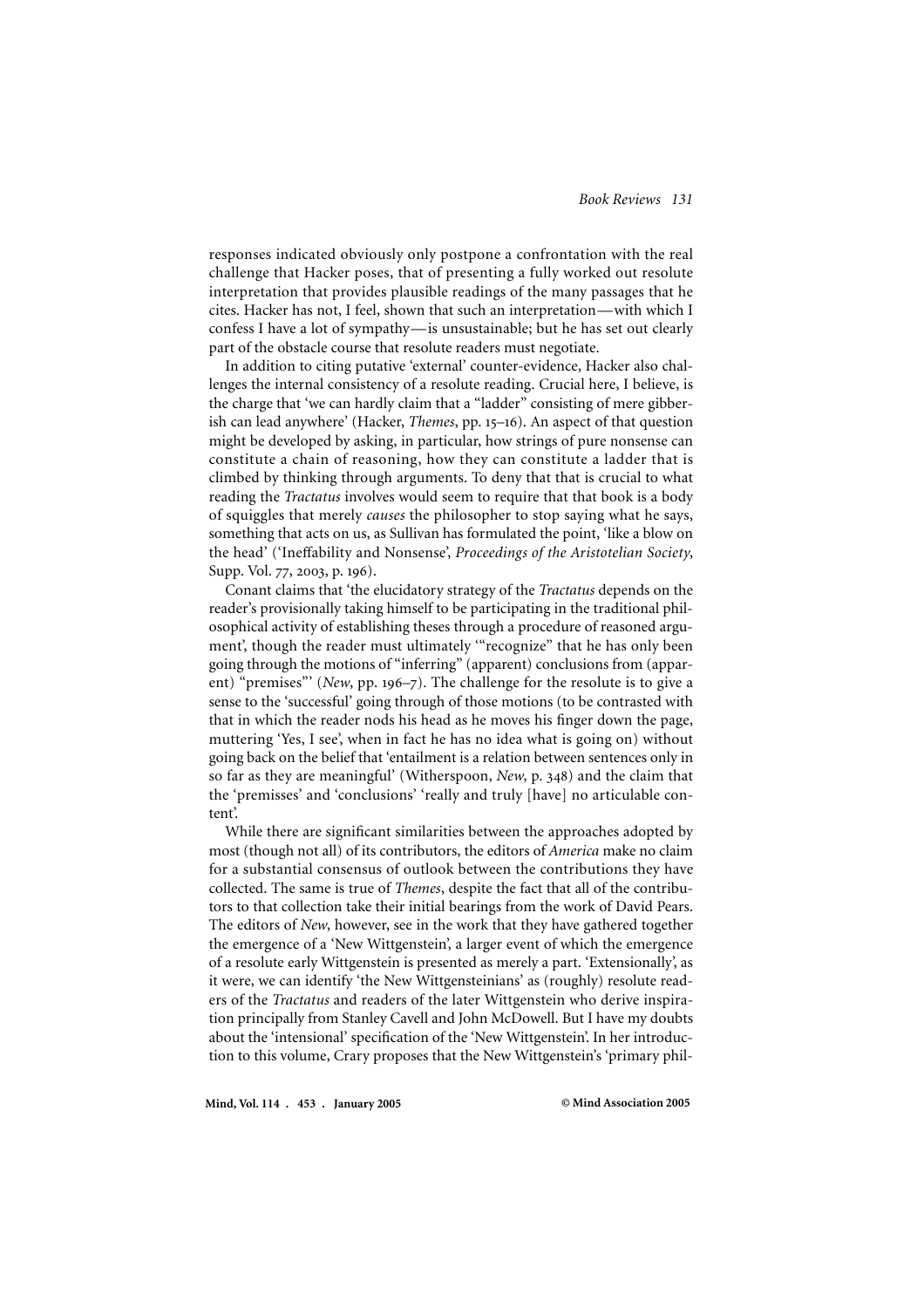osophical aim', early and late, 'is therapeutic' (p. 5); more specifically, his 'fundamental aim is to get us to see that the point of view on language we aspire to or think we need to assume when philosophizing—a point of view on language as if outside from which we imagine we can get a clear view of the relation between language and the world—is no more than the *illusion* of a point of view' (p. 6).

One might well ask: what's so new about that, at least as a view of the later Wittgenstein? Crary claims that what distinguishes the New perspective from 'standard interpretations' is the claim that 'the idea of an external standpoint on language is thoroughly confused and that its abandonment is accordingly *without consequence* for our entitlement to our basic epistemic ideals' (p. 4). So we can retain 'our entitlement to talk about full-blooded objectivity' and style ourselves as 'innocent platonists' or 'naive' or 'commonsense realists' (*New*, p. 10; Putnam, *America*, p. 165). But, again, what's so new about that? For example, according to Eilan, Pears's later Wittgenstein rejects 'the coherence of any philosophical theorizing about the mind–world relation from the outside' but retains a 'commitment to the mind-independence of the world we think about' (*Themes*, pp. 168, 165). In fact, any reading of Wittgenstein that attempts to defend his outlook will surely need to present any commitments that he undermines as mere 'castles in the air' (*Philosophical Investigations,* ed. G. E. M. Anscombe and R. Rhees, trans. G. E. M. Anscombe, Oxford: Blackwell, 1967, sect. 118), as 'philosophers' myths' that are '*without consequence* for our entitlement to our basic epistemic ideals.' So the claim that a 'New Wittgenstein' has emerged will have to be made in more fine-grained terms than that. Kripke, of course, does think something important is lost; but his feelings for Wittgenstein are also clearly mixed; and if thinking like Kripke is what makes one a 'standard' interpreter, then I suspect that there may only be one such interpreter of any consequence, greatly influential though he is.

More importantly, there seems to be something philosophically problematic in Crary's 'New Wittgenstein', a problem that is not obviously present in the work of all of 'the New Wittgensteinians' themselves. If an 'external perspective' really is an illusion, then all there are are 'internal perspectives'; but then what does their 'internality' amount to if the notion of 'an external perspective' is 'thoroughly confused' (p. 4)? My bet, though it would take some work to prove the point, would be that in the work of most of 'the New Wittgensteinians' (the principal exception, discussed below, being McDowell) the metaphor of an 'external perspective' merely serves to *articulate* in the following way illusions to which we are victim: we believe we glimpse the possibility of justifying or criticizing how particular activities of ours happen to run; 'where we are' takes on the air of being an 'internal perspective' which contrasts with an 'external perspective' that we come to believe we glimpse; this 'perspective' is 'external' in that the reflection imagined to take place 'there' takes as an open question—in a way in which the occupants of what we come to think of 'the internal perspective' do not—a kind of 'legitimacy' that we come to see those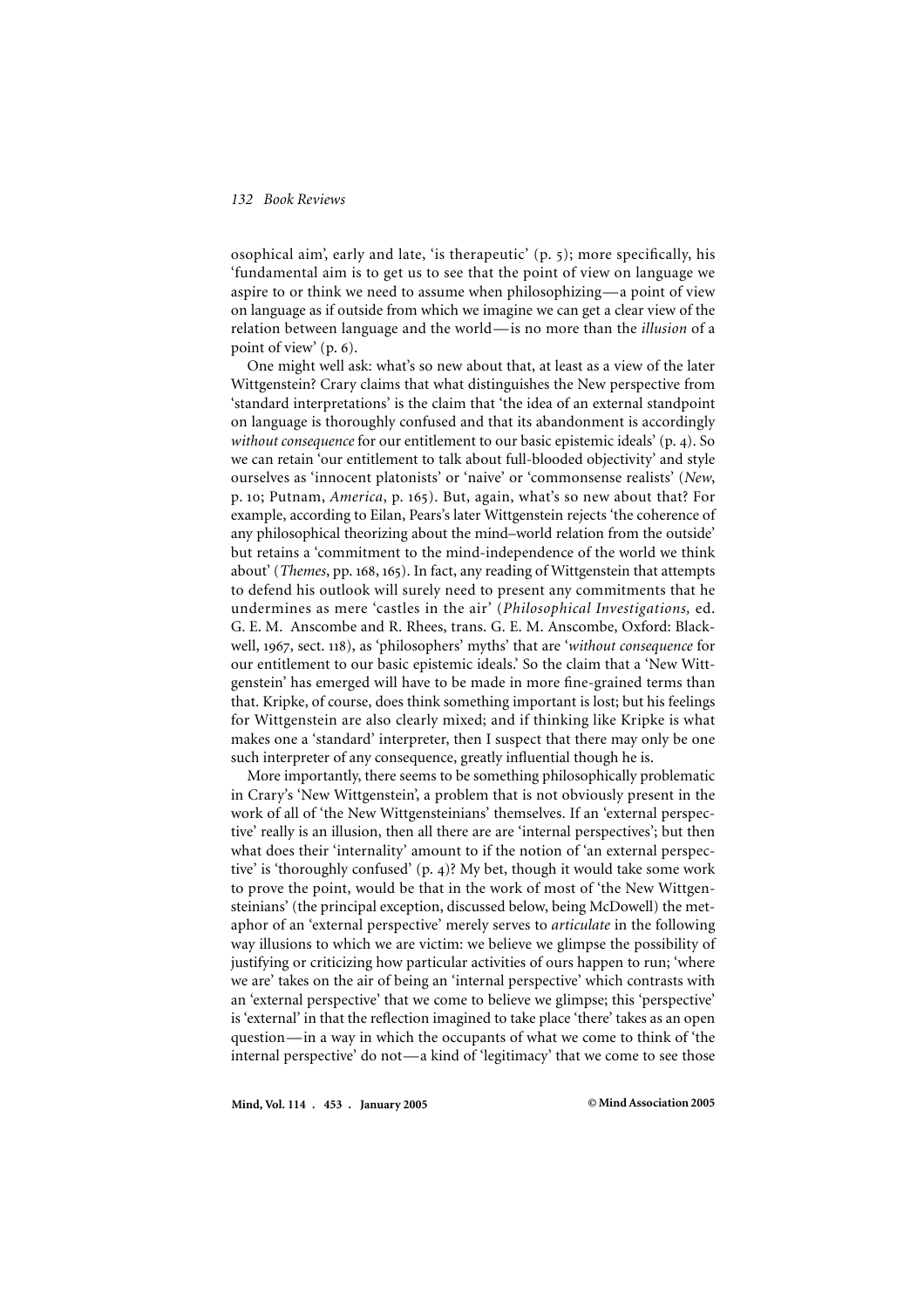activities as capable of possessing or lacking. To find out that such an external perspective is an illusion is then to see that that possible justification or criticism was actually a mirage: there is no such 'legitimacy' to be 'desired' or 'missed', no such 'reflection' to be carried out and no such point of view, no such 'there', from which to carry it out. But, in recognizing this, we ought also to recognize that there is no corresponding 'here' either. One might say that these illusions result in our feeling as if our perspective on the matters in question is *merely* an '*internal* perspective'; but it would be more accurate to say that we feel as if we merely have a *perspective* on that matter. (As Cerbone nicely puts it, exposing as an illusion the notion that 'there is something "out there" beyond our skin, only we cannot, due to the constraining effect of our skin, get to it' is something that ought ultimately to make us question 'the idea of our having a conceptual *skin* at all and with it the notions of *inside* and *outside* that accompany such an idea' (*New*, p. 308)).

But if the above assessment of the role of the 'internal/external' metaphor is accurate, then 'externality' itself is not the problem; rather *illusory* perspectives from which one might carry out (illusory) forms of explanation, justification or criticism are the problem; they are what we need to avoid. In which case, we need to *reject* the proposal that Crary presents as uniting 'newness' and distinguishing it from 'oldness', the proposal that 'the idea of an external standpoint on language is thoroughly confused'. If the 'internal/external' metaphor does merely *articulate* the illusions in question—an 'external standpoint' on something on which we come then to think of ourselves as 'normally' or 'ordinarily' having an 'internal standpoint' is what the illusion is an illusion *of*—then, though such troublesome 'standpoints' are 'external', that is not what makes them troublesome and there is no independent notion of 'externality' available here by reference to which we can identify such philosophical illusions.

Unsympathetic readers of the later Wittgenstein have always asked, 'What's so great about "the everyday"?' Unsympathetic readers of *New*, and in particular its introduction, may well find themselves asking, 'What's so bad about "external perspectives"?' Putnam's comments in his contribution to *America* are revealing. He describes his 'common sense realism' as not itself 'a metaphysical position, or even an anti-metaphysical position' (p. 165); when applied to external world scepticism, his 'strategy' 'consists rather in, first, taking perfectly seriously our ordinary claims to know about the existence of birds and automobiles [etc.] … and our ordinary explanations of how we know those things, and, secondly, in meeting the objection that these ordinary claims simply ignore a philosophical problem by challenging the very intelligibility of the supposed problem' (pp. 165–6). Putnam later reports and endorses a remark of Cavell's that '[t]he notion of the ordinary in Wittgenstein's later philosophy is meant only to contrast with the philosophical' (p. 176). But if so, nothing very much seems to turn on the claims and explanations that Putnam's 'strategy' 'takes perfectly seriously' being 'ordinary'; all the work of the strategy rests on its second element; the strategy is not that of defending 'the ordinary' or dis-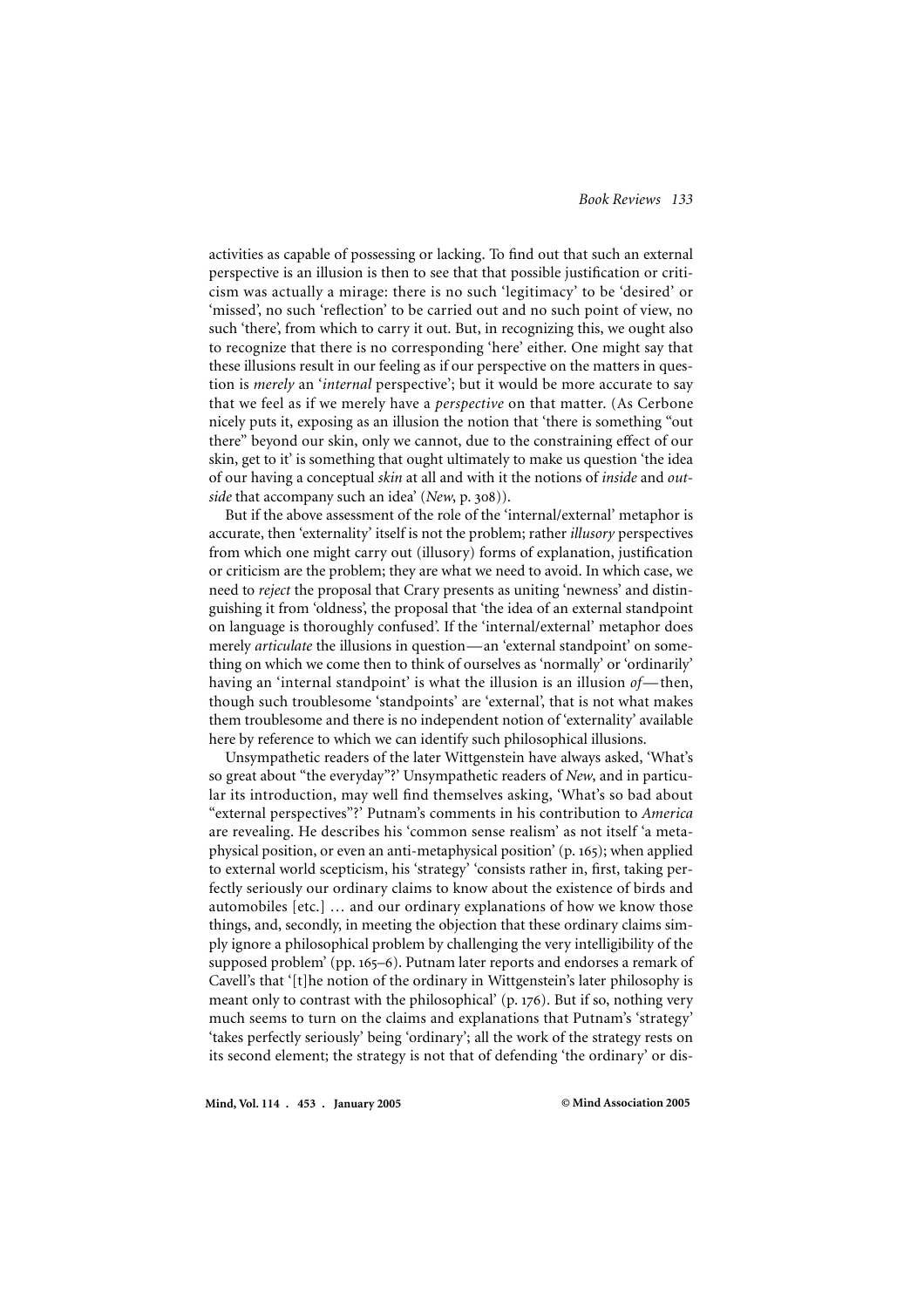suading us from adopting an 'external perspective' but of showing that what we may think is under attack (in the many different cases in which the strategy is applied) has had no real attack mounted upon it.

It seems to me that what Wittgenstein offers is, first and foremost, a particular *practice*, a set of techniques for thinking about, detecting and undoing knots in our thinking, and a set of examples of those techniques at work. Moreover, there are excellent illustrations of work in that 'style' in these collections: I would single out, in particular, Stone's discussion of *Philosophical Investigations*, sect. 201 in *New*, Diamond's discussion of Kripke on the metre rule in *America,* and (though not officially 'new') Stroud's discussion of private language in *Themes*. These are examples of the focused dismantling of particular philosophical confusions: having followed the Wittgensteinian paths set out, one concludes not that one shouldn't have questioned 'the ordinary' or 'the internal perspective', but simply that a question that one thought one was posing was actually a mirage, a confusion. There is no prospect of an end to this kind of work; one cannot decide not to be tempted into thinking one can occupy such an 'external perspective' and one also cannot resolve not to adopt such a perspective. Instead one 'finds' that one has 'adopted' such a 'perspective'—it is conjured into 'existence'—again and again, every time we confuse ourselves into thinking we glimpse the possibility of a critical reflection when none 'is there'.

There does indeed seem to be a continuity between the 'austere conception' of nonsense, with its assault on the idea of 'illogical thoughts', and the later Wittgensteinian aim, in destroying mere 'castles in the air', of leaving us without the feeling that there is 'something that we cannot do' (Diamond, *America*, p. 137, cf. *Philosophical Investigations,* sect. 374); as Stone puts it, 'such a philosophical destructiveness must destroy … the impression of its own destructiveness' (*New*, p. 110). But talk of 'the illusory comfort of an external standpoint' (the subtitle to Part One of *New*) not only obscures the differences between Wittgenstein and the queue of pragmatists, Marxists and post-structuralists that use the same talk; it also sets up mistaken expectations about what Wittgenstein and some of the 'New Wittgensteinians' offer us.

The 'New Wittgensteinian' whose work fits the picture I have roughly sketched least well is McDowell; but what I think that shows is that there is reason to question not only where the 'outer borders' of 'newness' lie, but also once one presses the discussion beyond a certain homogenizing abstraction how internally homogeneous 'newness' is. McDowell ascribes to himself therapeutic aims: he thinks we need to acknowledge that we have certain problems because we have certain prejudices. But his aims, and even more so his therapeutic 'practice', seem dissimilar to Wittgenstein's. To take just one illustrative aspect, McDowell seems to believe that the kind of thinking that he wants to combat could actually come to an end '[i]f we could achieve a firm hold on a naturalism of second nature, a hold that could not be shaken by any temptation to lapse back into ordinary philosophical worries about how to place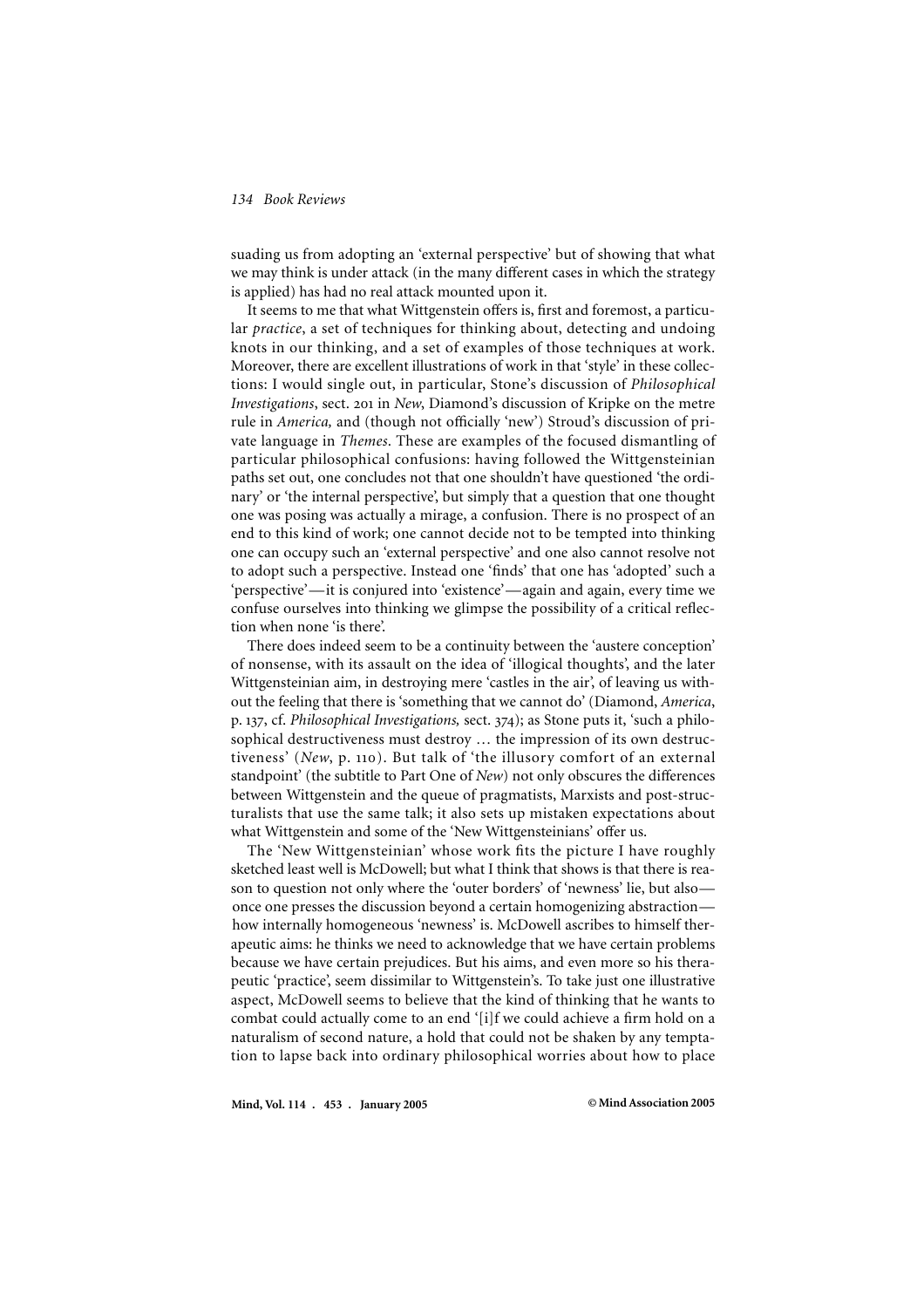minds in the world' (*Mind and World*, Cambridge, MA: Harvard University Press, 1994, p. 86). Wittgenstein's 'target', as I understand it, just doesn't have that kind of identity: '[W]e never get to the end of our work!—Of course not, for it has no end' (*Zettel*, ed. G. E. M. Anscombe and G. H. von Wright, trans. G. E. M. Anscombe, Oxford: Blackwell, 1981, sect. 447); nor, for that matter, does the target of Putnam's 'common sense realism'.

What is perhaps most misleading about talk of a 'New Wittgenstein' is the insinuation that a substantial consensus had been achieved about the 'old' issues that Wittgenstein raises. Clearly one reason why Wittgenstein may seem intent on revealing 'external perspectives' as illusions is his emphasis, in our understanding of meaning and thought, on 'practice'. But there are a range of opinions about how the appeal to 'practice' functions. (Interesting suggestions can be found in *America* in the chapters by Hertzberg and Finkelstein (see also his chapter in *New*) and, taking a very different tack, Williams.) One of Charles and Child's 'Wittgensteinian Themes' is the question of how a philosophy that emphasizes the practical character of understanding can retain realist commitments—in other words, the question of how, in the light of such a philosophy, we can retain 'our entitlement to our basic epistemic ideals': Charles argues that such a philosophy can depict as intelligible the possibility of grasping ratification-independent truth-conditions and the possibility of critically evaluating our practices, but that that philosophy is Aristotle's, not Wittgenstein's; Eilan explores what it would be to be a realist about conscious states without committing oneself to the intelligibility of a 'view from nowhere'; and Child critically examines a range of anti-Platonist arguments that have their roots in Wittgenstein and finds each wanting.

Child passes close to, but does not consider, another, and, it seems to me, better, anti-Platonist argument (of which I have offered a fuller version elsewhere). He notes that a modest Platonist (who 'holds that standards of correctness are investigation-independent' but rejects the 'immodest' idea 'that any one system of concepts can come closer to mirroring the structure of reality than any other' (p. 92)) must allow our natural tendency to continue a series in a particular way to determine which investigation-independent standards of correctness are relevant to the correctness of our continuation of that series. Child questions whether this is a coherent position because it leaves indeterminate which standard is relevant for cases to which 'our natural tendency does not reach' (p. 95).

But this seems to miss something crucial about this dependency of a Platonist story on reference to our own performance as rule-followers. We are invited to imagine that to see someone's acts as meaningful we must see them as standing in a relation to an investigation-independent standard: failure to conform to that particular standard renders particular uses of a sign mistaken. But to establish which of the many investigation-independent standards that are 'out there' is relevant we need already to see the person's acts as meaningful: we need to know which particular rule the person is *trying* to follow, and to know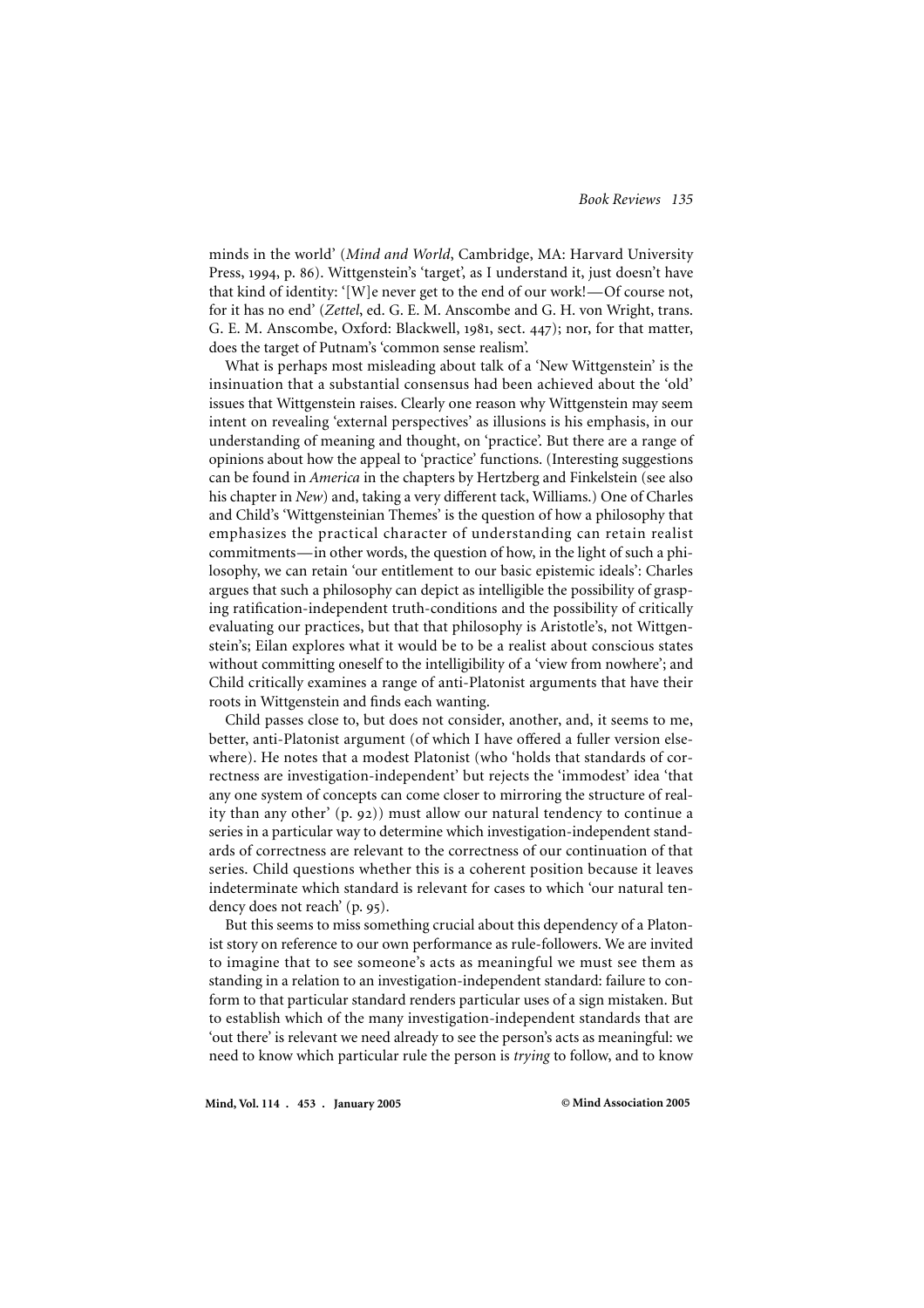that we must know to which features of reality their sign is *correctly* applied. (Some 'community views' of rule-following attempt to solve this problem by citing the performance of 'the person's community'; but the problem resurfaces when we try to identify the community to which the person 'belongs': why do we think that the person is even trying to use the rules that this particular community follows?) What the identification of a suitable investigationindependent standard was to settle seems to need to be settled before we can identify such a standard. Clearly more needs to be said, but, on the face of it, the Platonist story seems to be incoherently circular; if so, we can believe that we can adopt the standpoint—dare I say it, 'the external standpoint'—that he offers only if we confuse ourselves, succumbing to some kind of illusion

It seems to me that it is in reflection on these 'old' issues—of the philosophical significance of 'meaning as use', the relationship between the mental and the behavioural, the character and status of the laws of logic, and so on—that Wittgenstein's continuing importance lies, even if what we ultimately seek is their dissolution in some way or other. Despite my complaints about the 'packaging' of *New*, all three of these collections contain important pieces (some of which, due to restrictions of space, I have not even mentioned) that may help us arrive at a deeper appreciation of these 'old' issues.

As readers may or may not know, *Mind* has the policy of giving the author/ editor(s) of a book the opportunity to comment upon the review commissioned for the journal. In one set of such comments, Crary has proposed that the point I make about the idea of an 'internal perspective'—so to speak collapsing in on itself is actually a point that she was trying to make all along. I simply have to take her word for that. But what I will say is that it is unclear to me how that can be all she meant by the remarks in question; I have tried to make that clearer in the body of the review and will add a comment or two more here. In particular, if Crary were merely making the point that I was making, this would leave the attempt to characterize what is distinctive of the 'New Wittgenstein' back at square one. As I indicated in the original version of the review, many 'old' commentators attempt to read Wittgenstein as undermining our belief that there are perspectives from which our discursive practices are revealed as 'groundless'; part of what such a reading requires is a demonstration that 'abandoning' such 'perspectives' is, as Crary puts it, 'without consequence for our entitlement to our basic epistemic ideals'. As a result, it seems to me that she *needs* to be making stronger claims than those that I have recommended; she needs to make stronger claims in order to demonstrate the 'newness' of the 'New Wittgenstein'. If one reads the 'internal/external' metaphor as merely *articulating* the illusions in question and not as providing a general articulation of what it is that, according to the 'New Wittgenstein', we should avoid doing, then we seem to have dropped the main thread that Crary offers as tying 'New Wittgensteinianism' together.

There are, without doubt, similarities between the approaches taken by the philosophers whose work Crary and Read have gathered together; I would like